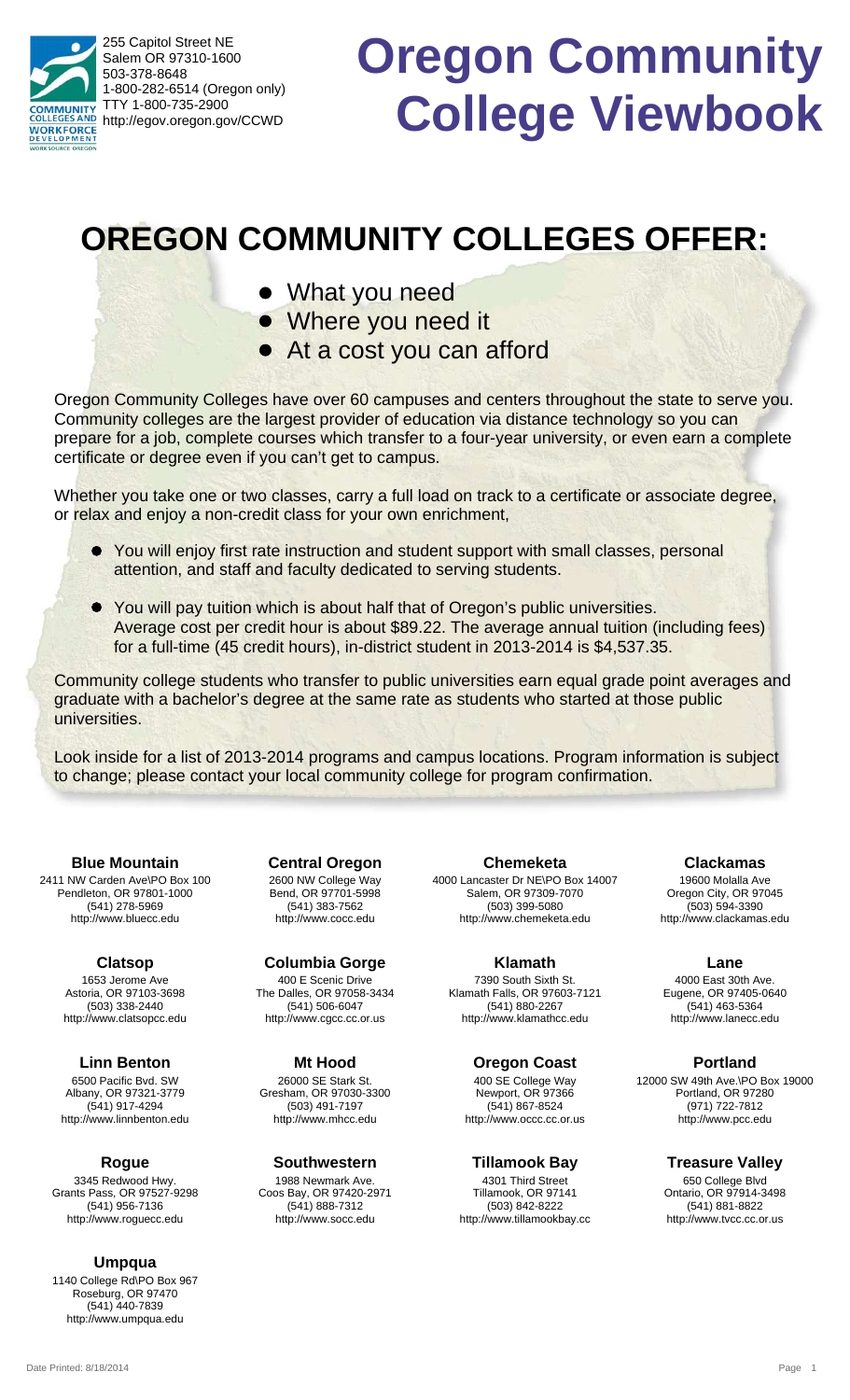- **A Associates Degrees**
- **P Certificates 12-44 credits** (Career Pathway Certificate within an AAS degree, Less Than One Year<br> **P Certificates 12-44 credits** (LTOY) Certificate, and other independent 12-44 credit Certificates)
- **C Certificates 45+ credits** *(One year/Two year Certificates of Completion)*

#### umbia Gorge **Columbia Gorge Treasure Valley** ntral Oregon **Central Oregon Blue Mountain** Mountain **Oregon Coast Tillamook Bay Southwestern kamas Linn Benton Chemeketa Clackamas Klamath** Lane<br>Linn Ber<br>Mt Hood<br>Oregue<br>Rogue<br>Tillamoo<br>Linnasure **Clatsop PROGRAM AG, FOOD AND NATURAL RESOURCES**

| Agricultural Business and<br>Management, General                                            | Α      |         | A       |         |        |   |        |         |        |        |         |                     |         |                | AP<br>С |   |
|---------------------------------------------------------------------------------------------|--------|---------|---------|---------|--------|---|--------|---------|--------|--------|---------|---------------------|---------|----------------|---------|---|
| Agricultural Production Operations,<br>General                                              | Α<br>C |         |         |         |        |   |        |         |        |        |         |                     |         |                |         |   |
| Agriculture, General                                                                        |        |         |         |         |        | A |        |         |        |        |         |                     |         |                |         |   |
| Animal Sciences, General                                                                    |        |         |         |         |        |   |        | A       |        |        |         |                     |         |                |         |   |
| Animal/Livestock Husbandry and<br>Production                                                | AP     |         |         |         |        |   |        |         |        |        |         |                     |         |                |         |   |
| Applied Horticulture/Horticulture<br>Operations, General                                    |        |         | A       | AP<br>С |        |   |        | AP      |        |        |         |                     |         |                |         |   |
| Baking and Pastry Arts/Baker/Pastry<br>Chef                                                 |        | AP<br>С |         |         |        |   | P      |         |        |        |         |                     | AP      |                |         |   |
| Construction/Heavy<br>Equipment/Earthmoving Equipment<br>Operation                          |        |         |         |         |        |   |        |         |        |        |         |                     |         |                | C       |   |
| Crop Production                                                                             | AP     |         | AP C    |         |        |   |        | AP      |        |        |         |                     |         |                |         | С |
| Culinary Arts/Chef Training                                                                 |        | Α<br>С  |         |         |        |   |        | A       |        |        |         |                     | AP      | <b>AP</b><br>С |         | C |
| Drafting and Design<br>Technology/Technician, General                                       | AP     | Α<br>C  | AP<br>C |         |        |   | Α<br>C | Α       |        |        | P       |                     |         |                | AP      |   |
| Engineering-Related Fields, Other                                                           | C      |         |         |         |        |   |        |         |        |        |         |                     |         |                |         |   |
| <b>Environmental Engineering</b><br>Technology/Environmental<br>Technology                  |        |         |         |         |        |   |        |         | Α<br>C |        |         |                     |         |                |         |   |
| <b>Environmental Studies</b>                                                                |        |         |         |         |        | A |        |         |        |        |         |                     |         |                |         |   |
| Farm/Farm and Ranch Management                                                              |        |         |         |         |        |   |        |         |        |        |         |                     |         |                | AP      |   |
| Fire Protection and Safety<br>Technology/Technician                                         |        |         | A       |         |        |   |        |         |        |        |         | Α<br>$\overline{C}$ |         |                | AP<br>С |   |
| Fire Science/Fire-fighting                                                                  |        | Α       | Α<br>С  | AP<br>С | AP     |   |        |         |        |        | AP      |                     | AP<br>С |                | Α       | Α |
| Fishing and Fisheries Sciences and<br>Management                                            |        |         |         |         |        |   |        |         | Α      |        |         |                     |         |                |         |   |
| Food Science and Technology, Other                                                          |        |         |         |         |        |   |        |         |        |        |         |                     |         |                |         | P |
| <b>Food Science</b>                                                                         |        |         |         |         |        |   |        | Α       |        |        |         |                     |         |                |         | Α |
| Forest Technology/Technician                                                                |        | AP      |         |         |        |   |        |         | A      |        |         |                     |         |                |         |   |
| Horse Husbandry/Equine Science and<br>Management                                            |        |         |         |         |        |   |        | Α       |        |        |         |                     |         |                | AP      |   |
| Landscaping and Groundskeeping                                                              |        |         |         | AP      |        |   |        |         |        |        | AP<br>С | P                   |         |                |         |   |
| Marine Biology and Biological<br>Oceanography                                               |        |         |         |         |        |   |        |         |        | Α<br>C |         |                     |         |                |         |   |
| Marine Science/Merchant Marine<br>Officer                                                   |        |         |         |         | P<br>C |   |        |         |        |        |         |                     |         |                |         |   |
| Marine Transportation, Other                                                                |        |         |         |         | A      |   |        |         |        |        |         |                     |         |                |         |   |
| Natural Resources Conservation and<br>Research, Other                                       |        |         |         |         |        |   | A      |         |        |        |         |                     |         |                |         |   |
| Natural Resources/Conservation,<br>General                                                  |        |         |         |         |        |   |        |         | Α<br>C |        |         |                     |         |                |         |   |
| <b>Outdoor Education</b>                                                                    |        |         |         |         |        |   |        |         | А      |        |         |                     |         |                |         |   |
| Plant Sciences, General                                                                     |        |         | A       |         |        |   |        |         |        |        |         |                     |         |                |         |   |
| Range Science and Management                                                                |        |         |         |         |        |   |        |         |        |        |         |                     |         |                | AP<br>C |   |
| Social Sciences, General                                                                    |        |         |         |         |        |   |        |         |        |        | P       |                     |         |                |         |   |
| <b>Sustainability Studies</b>                                                               |        |         |         |         |        |   | Α      |         |        |        |         |                     |         |                |         |   |
| Veterinary/Animal Health<br>Technology/Technician and Veterinary<br>Assistant               |        | A       |         |         |        |   |        | P       |        |        | A       |                     |         |                |         |   |
| Viticulture and Enology                                                                     |        |         |         |         |        |   |        |         |        |        |         |                     |         |                | AP      |   |
| Water Quality and Wastewater<br>Treatment Management and<br>Recycling Technology/Technician |        |         |         | AP<br>C |        |   |        | AP<br>C |        |        |         |                     |         |                |         |   |
| Water, Wetlands, and Marine<br>Resources Management                                         |        |         |         |         |        |   | A      |         |        |        |         |                     |         |                |         |   |
| Wildland/Forest Firefighting and<br>Investigation                                           |        | AP<br>C |         |         |        |   |        |         |        |        |         |                     |         |                |         |   |
| Zoology/Animal Biology                                                                      |        |         |         |         |        |   |        |         |        |        | Α       |                     |         |                |         |   |

*You can also complete a portion of your bachelor's degree at most community colleges in areas such as agriculture, forestry, landscape architecture and veterinary science.*

#### **ARTS, INFORMATION AND COMMUNICATIONS**

| American Sign Language (ASL)                                             |   |        |    |        |              |   |              |               |   |   | C              |              |                   |         |  |
|--------------------------------------------------------------------------|---|--------|----|--------|--------------|---|--------------|---------------|---|---|----------------|--------------|-------------------|---------|--|
| Animation, Interactive Technology,<br>Video Graphics and Special Effects |   |        |    |        |              |   | A<br>Ċ       |               |   |   | P              |              |                   |         |  |
| Business/Office<br>Automation/Technology/Data Entry                      |   |        | P  |        |              | P |              |               | C |   | P              | P            | P<br>$\mathsf{C}$ | C       |  |
| <b>Career Exploration/Awareness Skills</b>                               | P |        |    | C      | $\mathsf{C}$ |   | $\mathsf{C}$ | $\frac{P}{C}$ | C | P | C              | $\mathsf{C}$ | P                 |         |  |
| Cinematography and Film/Video<br>Production                              |   |        |    |        |              |   |              |               |   |   | $\overline{A}$ |              |                   |         |  |
| Commercial and Advertising Art                                           |   |        |    |        |              |   | A<br>C       |               |   |   | A              |              |                   |         |  |
| Commercial Photography                                                   |   |        |    |        |              |   |              |               | A |   |                |              |                   |         |  |
| Computer and Information Sciences,<br>General                            |   | Α<br>Ć | AP |        |              |   |              |               | A |   |                |              |                   | AP<br>C |  |
| Computer Programming, Specific<br>Applications                           |   |        |    | A<br>C |              |   |              | AP AP         |   |   | AP<br>C        |              |                   |         |  |
| Design and Visual Communications,<br>General                             |   |        |    |        |              |   |              |               |   |   | A<br>C         |              |                   |         |  |

### **APPROVED CAREER AND TECHNICAL EDUCATION PROGRAMS**

**Linn Benton** 

ure Valley

**Imbia Gorge** 

**PROGRAM**

#### **ARTS, INFORMATION AND COMMUNICATIONS (cont.)**

**Blue Mountain Central Oregon Chemeketa Clackamas Clatsop Columbia Gorge Klamath Lane Linn Benton Mt Hood Oregon Coast Portland Rogue Southwestern Tillamook Bay Treasure Valley Umpqua**

**Intral Oregon** 

| Digital Communication and<br>Media/Multimedia                    |  |                | AP |  |   |   |        |         |         |  |                   |
|------------------------------------------------------------------|--|----------------|----|--|---|---|--------|---------|---------|--|-------------------|
| Game and Interactive Media Design                                |  |                |    |  |   |   | A      |         |         |  |                   |
| Graphic Design                                                   |  | $\overline{A}$ |    |  |   |   | A      |         | AP<br>C |  |                   |
| <b>Interior Design</b>                                           |  |                |    |  |   |   |        | AP<br>C |         |  |                   |
| Music Performance, General                                       |  |                |    |  |   |   |        | P       |         |  |                   |
| Prepress/Desktop Publishing and<br>Digital Imaging Design        |  |                |    |  |   | C |        |         |         |  | AP                |
| <b>Public Relations/Image Management</b>                         |  |                |    |  |   |   |        |         |         |  | P<br>$\mathsf{C}$ |
| Radio and Television Broadcasting<br>Technology/Technician       |  |                |    |  |   |   | A      |         |         |  |                   |
| Radio and Television                                             |  |                |    |  |   |   | A      |         |         |  |                   |
| <b>Recording Arts</b><br>Technology/Technician                   |  |                | C  |  |   |   |        |         |         |  |                   |
| Web Page, Digital/Multimedia and<br>Information Resources Design |  | $\overline{A}$ | C  |  | C |   | A<br>C | AP<br>C |         |  |                   |
| Web/Multimedia Management and<br>Webmaster                       |  |                | A  |  |   |   |        |         | AP<br>C |  |                   |

*You can also complete a portion of your bachelor's degree at most community colleges in areas such as architecture, art, drama, foreign languages, library sciences, and music.*

#### **BUSINESS AND MANAGEMENT**

| Accounting Technology/Technician<br>and Bookkeeping                        | Ρ<br>C            | P       | AP      | С                  |         | AP     | С      | AP      | C                 | AP<br>C | AP     | $\overline{A}$ |        | AP      | C       | A            |
|----------------------------------------------------------------------------|-------------------|---------|---------|--------------------|---------|--------|--------|---------|-------------------|---------|--------|----------------|--------|---------|---------|--------------|
| Accounting                                                                 | Α                 | A       | A       |                    | A AP    | C      | A      |         |                   |         | P<br>С |                |        | C       |         |              |
| Administrative Assistant and<br>Secretarial Science, General               | AP                |         | AP      | AP<br>С            |         | Α<br>C | Α<br>C | AP<br>C | A                 |         | Α<br>C |                | Α      |         |         | A            |
| Agricultural Business and<br>Management, General                           | $\overline{A}$    |         | A       |                    |         |        |        |         |                   |         |        |                |        |         | AP<br>С |              |
| Automobile/Automotive Mechanics<br>Technology/Technician                   |                   | AP<br>C |         | AP AP              | AP<br>С |        | AP     | Α<br>C  | A<br>$\mathsf{C}$ | AP      | Α<br>C | Α<br>C         |        |         |         | AP<br>С      |
| Baking and Pastry Arts/Baker/Pastry<br>Chef                                |                   | AP<br>C |         |                    |         |        |        | P       |                   |         |        |                | AP     |         |         |              |
| Banking and Financial Support<br>Services                                  |                   |         |         |                    |         |        |        |         |                   |         |        |                |        |         |         | P            |
| <b>Business Administration and</b><br>Management, General                  | AP A              |         | A       | $_{\rm C}^{\rm A}$ | AP      |        | AP     |         |                   | A       |        | AP<br>С        |        |         |         | Α            |
| <b>Business Administration, Management</b><br>and Operations, Other        |                   |         |         |                    |         |        | P      |         |                   |         |        |                |        |         |         | P            |
| Business/Commerce, General                                                 |                   |         |         |                    |         |        |        |         |                   |         |        | A              |        |         |         |              |
| Business/Office<br>Automation/Technology/Data Entry                        |                   |         | P       |                    |         | P      |        |         |                   | C       | P      | P              | P<br>C |         | C       |              |
| Community Organization and<br>Advocacy                                     |                   |         |         | Α                  |         |        |        | Α       |                   |         | P      |                |        |         |         |              |
| Computer and Information Sciences,<br>General                              |                   | Α<br>Ċ  | AP      |                    |         |        |        |         |                   | Α       |        |                |        |         | AP<br>С |              |
| <b>Computer Software</b><br>Technology/Technician                          |                   |         |         |                    |         |        |        |         |                   |         |        | AP             |        |         |         |              |
| Computer Technology/Computer<br>Systems Technology                         |                   |         | A       |                    |         |        |        |         | AP                |         |        |                |        |         |         |              |
| Cooking and Related Culinary Arts,<br>General                              |                   | P<br>C  |         |                    |         |        |        |         |                   |         |        |                |        |         |         |              |
| Cosmetology/Cosmetologist, General                                         |                   |         |         |                    |         |        |        |         |                   | A       |        |                |        |         |         |              |
| <b>Culinary Arts/Chef Training</b>                                         |                   | A<br>C  |         |                    |         |        |        |         | A                 |         |        |                |        | AP AP   |         | $\mathsf{C}$ |
| <b>Customer Service Management</b>                                         |                   | A       |         |                    |         |        |        |         |                   |         | P      |                |        |         |         |              |
| Data Entry/Microcomputer<br>Applications, General                          |                   |         |         |                    |         | P      |        |         |                   |         | P      |                |        |         |         |              |
| Dietetics/Dietitian (RD)                                                   |                   | P       |         |                    |         |        |        |         |                   |         |        |                |        |         |         |              |
| E-Commerce/Electronic Commerce                                             |                   |         |         |                    |         |        |        |         |                   |         | С      |                |        |         |         |              |
| <b>Entrepreneurial and Small Business</b><br>Operations, Other             |                   |         |         |                    |         |        |        |         |                   |         |        |                | P<br>С |         |         |              |
| Entrepreneurship/Entrepreneurial<br><b>Studies</b>                         |                   | Α<br>C  |         |                    |         |        |        |         |                   | A<br>C  | P      |                | Α      |         |         |              |
| <b>Executive Assistant/Executive</b><br>Secretary                          |                   |         |         |                    |         |        |        |         |                   | A       |        |                |        |         |         |              |
| Food Preparation/Professional<br>Cooking/Kitchen Assistant                 |                   |         |         |                    |         |        |        |         |                   |         | С      |                |        |         |         |              |
| <b>Food Science</b>                                                        |                   |         |         |                    |         |        |        |         | Α                 |         |        |                |        |         |         | Α            |
| General Office Occupations and<br><b>Clerical Services</b>                 | C                 | С       | P<br>C  |                    | Ρ<br>Ċ  | P      | P      |         | P<br>С            | P<br>C  | P      |                | С      |         |         | P<br>C       |
| Hospitality<br>Administration/Management, General                          | A<br>С            |         | AP<br>C |                    |         |        |        | Α<br>С  |                   | А<br>С  |        |                |        | AP<br>C |         |              |
| Hospitality<br>Administration/Management, Other                            |                   |         |         |                    |         |        |        | P       |                   |         |        |                |        |         |         |              |
| Hotel/Motel<br>Administration/Management                                   |                   | A       | P       |                    |         |        |        |         |                   |         |        |                |        |         |         |              |
| Legal Administrative<br>Assistant/Secretary                                | $\overline{A}$    |         |         |                    |         |        |        | P       | $\overline{A}$    |         |        |                |        |         | Α       |              |
| Management Information Systems,<br>General                                 |                   | A       |         |                    |         |        |        |         |                   |         | P      |                |        |         | AP AP   |              |
| Marketing, Other                                                           |                   |         |         |                    |         |        | C      |         |                   |         |        |                |        |         |         |              |
| Marketing/Marketing Management,<br>General                                 |                   | С       |         | Α<br>C             |         | С      | C      |         |                   |         | Α<br>C | A              |        |         |         | Α            |
| Medical Administrative/Executive<br><b>Assistant and Medical Secretary</b> | Α<br>$\mathsf{C}$ |         | A       |                    |         |        |        |         | Α<br>C            | Α       |        |                | С      |         | Α       | A            |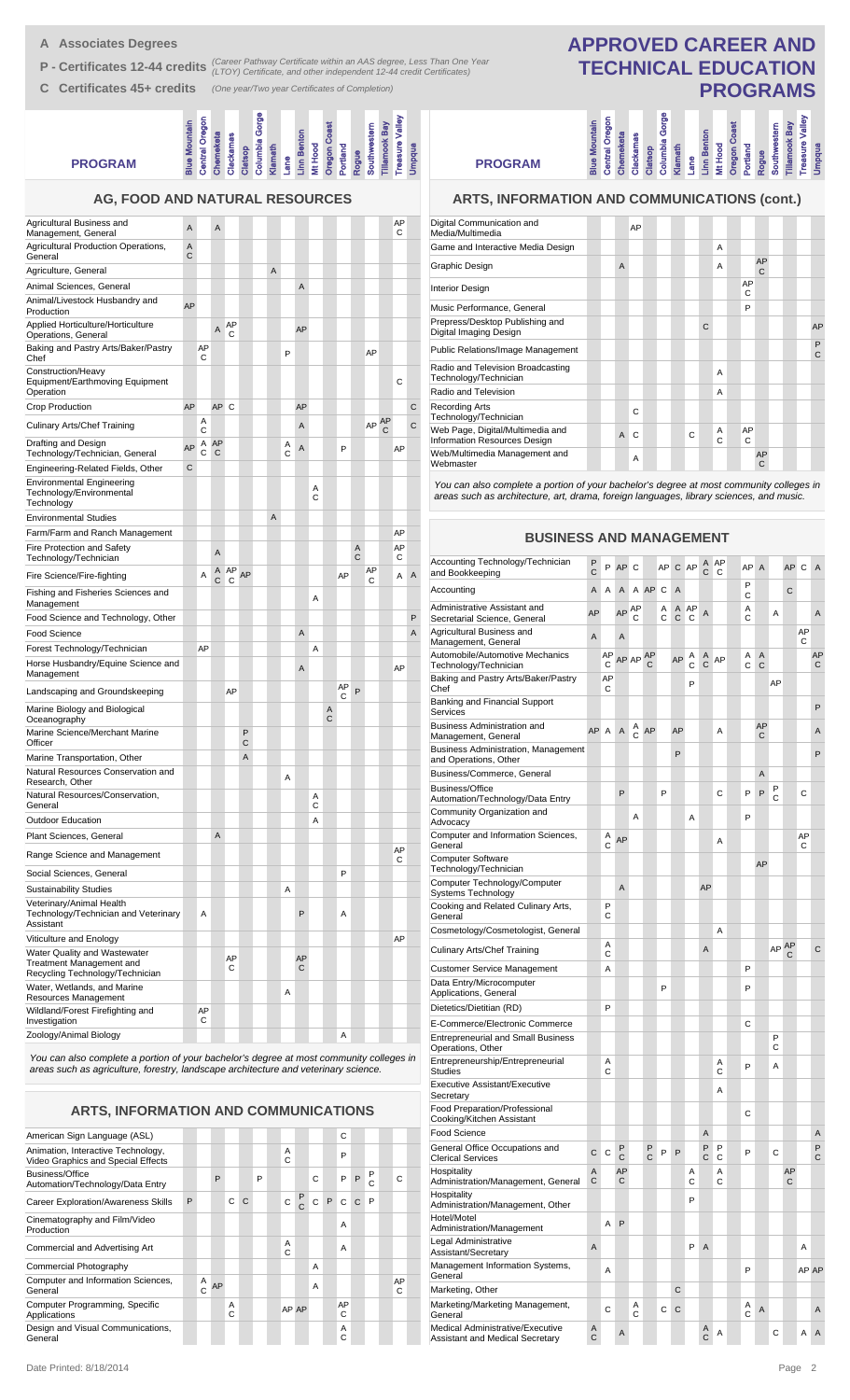- **A Associates Degrees**
- **P Certificates 12-44 credits** (Career Pathway Certificate within an AAS degree, Less Than One Year<br> **P Certificates 12-44 credits** (LTOY) Certificate, and other independent 12-44 credit Certificates)
- **C Certificates 45+ credits** *(One year/Two year Certificates of Completion)*

#### **PROGRAM Blue Mountain Central Oregon Chemeketa Clackamas Columbi**<br>Columath<br>Klamath<br>Lane Bergue<br>Angue<br>Portland<br>Southwessure<br>Tillamoo **Columbia Gorge Linn Benton Oregon Coast Southwestern Tillamook Bay Treasure Valley**

|  |  | <b>BUSINESS AND MANAGEMENT (cont.)</b> |  |
|--|--|----------------------------------------|--|
|--|--|----------------------------------------|--|

| Medical Insurance Coding<br>Specialist/Coder                     |               |   |                    |                    |               |   |                | P       |   | C      |                   |   |                |   | C      |
|------------------------------------------------------------------|---------------|---|--------------------|--------------------|---------------|---|----------------|---------|---|--------|-------------------|---|----------------|---|--------|
| Medical Transcription/Transcriptionist                           |               | C |                    |                    |               |   |                | P       | C |        |                   |   |                | Α |        |
| Meeting and Event Planning                                       |               |   |                    |                    |               |   |                |         |   | Ċ      |                   |   |                |   |        |
| Office Management and Supervision                                |               |   |                    | P                  |               | A | C              |         |   |        | A<br>$\mathsf{C}$ |   | $\overline{A}$ | A | C      |
| Operations Management and<br>Supervision                         |               |   |                    | AP                 |               |   |                |         |   |        |                   |   |                |   |        |
| Public Relations/Image Management                                |               |   |                    |                    |               |   |                |         |   |        |                   |   |                |   | P<br>C |
| Purchasing, Procurement/Acquisitions<br>and Contracts Management |               |   | $\mathsf{C}$       |                    |               |   |                |         |   |        |                   |   |                |   |        |
| Real Estate                                                      |               |   |                    |                    |               |   |                |         |   |        | P                 |   |                |   |        |
| Receptionist                                                     |               |   |                    |                    |               |   |                |         |   |        |                   | P |                |   |        |
| <b>Resort Management</b>                                         |               |   |                    |                    |               |   |                |         |   | A<br>Ċ |                   |   |                |   |        |
| Restaurant, Culinary, and Catering<br>Management/Manager         |               |   |                    |                    |               |   |                | AP      |   | Α<br>Ċ | P                 |   |                |   |        |
| Restaurant/Food Services<br>Management                           |               |   |                    |                    |               |   | $\overline{A}$ |         |   |        |                   |   |                |   |        |
| Retailing and Retail Operations                                  | $\frac{P}{C}$ | C | P                  | AP<br>$\mathsf{C}$ | $\frac{P}{C}$ | P | P              | AP<br>C | P | P      | AP P              |   | P AP P         |   | P      |
| <b>Small Business</b><br>Administration/Management               |               |   |                    |                    |               |   |                |         |   |        |                   | P |                |   |        |
| Taxation                                                         |               |   | P                  |                    |               |   |                |         |   |        |                   |   |                |   |        |
| <b>Tourism and Travel Services</b><br>Management                 |               |   | AP<br>$\mathsf{C}$ |                    |               |   |                |         |   | A<br>Ċ |                   |   |                |   |        |
| Web Page, Digital/Multimedia and<br>Information Resources Design |               |   | $\mathsf{A}$       | C                  |               |   |                | C       |   | А<br>Ċ | AP<br>C           |   |                |   |        |
| <b>Word Processing</b>                                           |               |   |                    |                    |               | P |                |         |   |        | P                 |   |                |   |        |

*You can also complete a portion of your bachelor's degree at most community colleges in areas such as business administration and economics.*

#### **HEALTH SERVICES**

| Allied Health and Medical Assisting<br>Services, Other                            |              |         |   |         |        |   |                |        |                |        |   |         |                   | P       |              |   |   |
|-----------------------------------------------------------------------------------|--------------|---------|---|---------|--------|---|----------------|--------|----------------|--------|---|---------|-------------------|---------|--------------|---|---|
| Biotechnology                                                                     |              |         |   |         |        |   |                |        |                |        |   | AP      |                   |         |              |   |   |
| Clinical/Medical Laboratory Assistant                                             |              |         | P | C       |        |   |                |        |                |        |   |         | P                 |         |              |   |   |
| Clinical/Medical Laboratory Science<br>and Allied Professions, Other              |              |         |   |         |        |   |                |        | P              |        |   |         |                   |         |              |   |   |
| Clinical/Medical Laboratory Technician                                            |              |         |   |         |        |   |                |        |                |        |   | A       |                   |         |              |   |   |
| Community Health<br>Services/Liaison/Counseling                                   |              |         | P |         |        |   |                |        |                | P      |   |         |                   |         |              |   |   |
| Dental Assisting/Assistant                                                        | $\mathsf{C}$ | C       | С | С       |        |   |                | C      | $\mathsf{C}$   |        |   | С       | P<br>C            |         |              |   | С |
| Dental Hygiene/Hygienist                                                          |              |         |   |         |        |   |                | A      |                | Α      |   | AP      |                   |         |              |   |   |
| Dental Laboratory<br>Technology/Technician                                        |              |         |   |         |        |   |                |        |                |        |   | Α<br>C  |                   |         |              |   |   |
| <b>Emergency Medical</b><br>Technology/Technician (EMT<br>Paramedic)              | C            | Α       | A | A<br>C  |        | C | $\mathsf{C}$   | Α<br>Ċ |                | A      |   | Α<br>Ċ  | A<br>$\mathsf{C}$ | AP      | $\mathsf{C}$ | C | A |
| Fire Science/Fire-fighting                                                        |              | Α       | Ċ | AP<br>С | AP     |   |                |        |                |        |   | AP      |                   | AP<br>С |              | A | А |
| Gerontology                                                                       |              |         |   | C       |        |   |                |        |                |        |   | AP      |                   |         |              |   |   |
| <b>Health Aide</b>                                                                |              |         |   |         |        |   |                |        |                |        |   |         |                   | С       |              |   |   |
| <b>Health and Medical Administrative</b><br>Services, Other                       |              |         |   |         |        |   |                | P      |                |        |   |         |                   |         |              |   |   |
| Health and Physical Education,<br>General                                         |              |         |   | C       |        |   |                | P<br>С |                |        |   | AP<br>С |                   | P       |              |   |   |
| Health Information/Medical Records<br>Technology/Technician                       |              | AP<br>С |   |         |        | P |                | C      |                |        |   | Α       |                   |         |              |   |   |
| Health Services/Allied Health/Health<br>Sciences, General                         |              |         |   |         |        |   | $\overline{A}$ |        |                |        |   |         | P                 |         |              |   |   |
| Licensed Practical/Vocational Nurse<br>Training                                   |              | C       | C |         | C      | C | C              | C      |                | C      | C |         | C                 |         |              | C | P |
| Massage Therapy/Therapeutic<br>Massage                                            |              | Α<br>C  |   |         |        |   |                |        |                |        |   |         | P<br>С            |         |              |   |   |
| Maternal/Child Health and Neonatal<br>Nurse/Nursing                               |              |         |   |         |        |   |                |        |                |        |   | P       |                   |         |              |   |   |
| <b>Medical Administrative/Executive</b><br><b>Assistant and Medical Secretary</b> | A<br>C       |         | A |         |        |   |                |        | A<br>C         | Α      |   |         |                   | Ċ       |              | A | Α |
| <b>Medical Informatics</b>                                                        |              |         | A | A       |        |   |                | AР     | A              | A      |   | Α       | Α<br>C            | A       |              |   | A |
| Medical Insurance Coding<br>Specialist/Coder                                      |              |         |   |         |        |   |                | P      |                | C      |   |         |                   |         |              |   | C |
| Medical Insurance Specialist/Medical<br>Biller                                    |              |         |   |         |        |   |                |        |                | C      |   |         |                   |         |              |   |   |
| <b>Medical Office</b><br>Management/Administration                                |              |         | A |         |        |   |                |        |                |        |   |         |                   |         |              |   |   |
| Medical Radiologic<br>Technology/Science - Radiation<br>Therapist                 |              |         |   |         |        |   |                |        |                |        |   | Α       |                   |         |              |   |   |
| <b>Medical Reception/Receptionist</b>                                             |              |         |   |         |        |   |                |        |                | P<br>C |   |         |                   | P       |              |   | С |
| Medical Transcription/Transcriptionist                                            |              | C       |   |         |        |   |                | P      | C              |        |   |         |                   |         |              | A |   |
| Medical/Clinical Assistant                                                        |              | C       |   | C       | P<br>C | C |                | С      | $\overline{A}$ |        | P | C       |                   | AP      |              |   |   |
| Mental Health Counseling/Counselor                                                |              |         |   |         |        |   |                |        |                | Α      |   |         |                   |         |              |   |   |
| Nursing Assistant/Aide and Patient<br>Care Assistant/Aide                         |              |         |   |         |        |   |                |        |                |        | P |         |                   |         |              |   |   |

## **APPROVED CAREER AND TECHNICAL EDUCATION PROGRAMS**

| Ф<br>Valley<br>Gorg<br>៵<br><b>Blue Mountain</b><br><b>Gay</b><br>ō<br><b>B</b> ster<br>Benton<br>Chemeketa<br>Clackamas<br><b>Tillamook</b><br>Columbia<br>Ф<br>Mt Hood<br>Portland<br>Klamath<br>Oregon<br>Clatsop<br>Southw<br>Central<br><b>heasu</b><br>Rogue<br>ene<br>Linn<br><b>PROGRAM</b> | <b>HEALTH SERVICES (cont.)</b> |  |  |  |  |  |  |  |  |               |
|-----------------------------------------------------------------------------------------------------------------------------------------------------------------------------------------------------------------------------------------------------------------------------------------------------|--------------------------------|--|--|--|--|--|--|--|--|---------------|
|                                                                                                                                                                                                                                                                                                     |                                |  |  |  |  |  |  |  |  | <b>Umpqua</b> |

| Occupational Therapist Assistant                                                               |              |              |                                |                   |              |                |                | $\overline{A}$    |                |              |                |              |                |   |                |
|------------------------------------------------------------------------------------------------|--------------|--------------|--------------------------------|-------------------|--------------|----------------|----------------|-------------------|----------------|--------------|----------------|--------------|----------------|---|----------------|
| Ophthalmic Technician/Technologist                                                             |              |              |                                |                   |              |                |                |                   |                |              | A              |              |                |   |                |
| Pharmacy Technician/Assistant                                                                  |              | $\mathsf{C}$ | $\alpha$                       |                   |              |                |                | P                 |                |              |                |              | Ċ              |   |                |
| Phlebotomy/Phlebotomist                                                                        |              |              |                                |                   |              |                |                | P                 |                |              |                |              | Ċ              |   |                |
| Physical Education Teaching and<br>Coaching                                                    |              |              |                                |                   |              |                |                |                   |                |              |                |              |                |   | $\mathsf{C}$   |
| Physical Fitness Technician                                                                    |              |              |                                |                   |              |                |                |                   |                |              |                | $\mathsf{C}$ |                |   |                |
| <b>Physical Therapist Assistant</b>                                                            |              |              |                                |                   |              |                | A              |                   | A              |              |                |              |                |   |                |
| Radiologic Technology/Science -<br>Radiographer                                                |              |              |                                |                   |              |                |                | A<br>$\mathsf{C}$ |                |              | P              |              |                |   |                |
| Registered Nursing, Nursing<br>Administration, Nursing Research and<br>Clinical Nursing, Other |              |              |                                |                   |              |                |                |                   |                | P            |                |              |                |   |                |
| Registered Nursing/Registered Nurse                                                            | $\mathsf{A}$ |              | A A                            | Α<br>$\mathsf{C}$ | $\mathsf{A}$ | $\overline{A}$ | $\overline{A}$ | $\mathsf{A}$      | $\overline{A}$ | $\mathsf{A}$ | $\overline{A}$ | $\mathsf{A}$ | $\overline{A}$ | A | $\overline{A}$ |
| Renal/Dialysis<br>Technologist/Technician                                                      |              |              | $\mathsf{C}$                   |                   |              |                |                |                   |                |              |                |              |                |   |                |
| Respiratory Care Therapy/Therapist                                                             |              |              |                                |                   |              |                | A              |                   | A              |              |                |              |                |   |                |
| Sport and Fitness<br>Administration/Management                                                 |              |              |                                |                   |              |                | A<br>C         |                   |                |              |                |              |                |   |                |
| Substance Abuse/Addiction<br>Counseling                                                        |              | A<br>C.      | $\overline{A}$<br>$\mathsf{C}$ |                   |              |                |                |                   |                |              | AP             | $\mathsf{C}$ |                | A |                |
| Surgical Technology/Technologist                                                               |              |              |                                |                   |              |                |                |                   | A              |              |                |              |                |   |                |
| Veterinary/Animal Health<br>Technology/Technician and Veterinary<br>Assistant                  |              | A            |                                |                   |              |                |                | P                 |                |              | A              |              |                |   |                |
| Youth Services/Administration                                                                  |              |              |                                |                   |              |                |                |                   | Ċ              |              |                |              |                |   |                |
|                                                                                                |              |              |                                |                   |              |                |                |                   |                |              |                |              |                |   |                |

*You can also complete a portion of your bachelor's degree at most community colleges in areas such as biology, chemistry, dentistry, health and physical education, optometry, occupational therapy and pharmacy.*

**HUMAN RESOURCES**

| Adult Development and Aging                                              |         |        |                |         |    |    |        | P      |                   |            |       |         |         |         |    |         |         |
|--------------------------------------------------------------------------|---------|--------|----------------|---------|----|----|--------|--------|-------------------|------------|-------|---------|---------|---------|----|---------|---------|
| Basic Skills, General                                                    |         |        | C              |         |    |    |        |        |                   |            |       |         |         |         |    |         |         |
| <b>Career Exploration/Awareness Skills</b>                               | P       |        |                | Ċ       | C  |    |        | С      | P<br>$\mathsf{C}$ | C          | P     | C       | C       | P       |    |         |         |
| Child Care and Support Services<br>Management                            |         | Α      | AP<br>C        | AP      |    |    |        | А<br>С |                   |            |       |         | AP<br>C |         |    |         | AP<br>C |
| Child Care Provider/Assistant                                            |         |        |                |         | C  |    | C      | P      |                   |            |       |         |         | AP<br>С |    |         |         |
| <b>Child Development</b>                                                 |         |        |                |         |    |    |        | P      |                   |            |       |         |         |         |    |         |         |
| Community Organization and<br>Advocacy                                   |         |        |                | A       |    |    |        | A      |                   |            |       | P       |         |         |    |         |         |
| Corrections and Criminal Justice,<br>Other                               |         |        |                |         |    |    | P<br>C |        |                   |            |       |         |         |         |    |         |         |
| Corrections                                                              |         |        | P              | Α<br>C  |    |    | A<br>C |        |                   |            |       |         |         |         |    |         |         |
| <b>Criminal Justice/Police Science</b>                                   |         |        | AP             | Α<br>C  |    |    | C      |        |                   |            |       |         | A       | A       |    | Α<br>Ċ  | A       |
| Criminal Justice/Safety Studies                                          | AP      | A      | $\overline{A}$ |         |    |    |        | A      | $\overline{A}$    |            | AP AP |         |         |         | AP |         |         |
| Early Childhood Education and<br>Teaching                                | AP<br>С | P      |                |         | Α  | AP |        |        | С                 | AP AP<br>C |       | AP      |         |         |    |         |         |
| Education, General                                                       | P       |        |                |         |    |    | AP     |        |                   |            |       |         |         |         |    |         |         |
| Education/Teaching of Individuals with<br>Speech or Language Impairments |         |        | Α<br>Ċ         |         |    |    |        |        |                   |            |       |         |         |         |    |         |         |
| <b>Elementary Education and Teaching</b>                                 |         |        |                |         |    |    |        |        |                   |            |       |         |         |         |    | AP<br>С |         |
| Fire Protection and Safety<br>Technology/Technician                      |         |        | A              |         |    |    |        |        |                   |            |       |         | A<br>Ċ  |         |    | AP<br>С |         |
| Fire Science/Fire-fighting                                               |         | Α      | Α<br>C         | AP<br>C | AP |    |        |        |                   |            |       | AP      |         | AP<br>С |    | A       | Α       |
| Funeral Service and Mortuary<br>Science, General                         |         |        |                |         |    |    |        |        |                   | A          |       |         |         |         |    |         |         |
| Gerontology                                                              |         |        |                | C       |    |    |        |        |                   |            |       | AP      |         |         |    |         |         |
| Health and Physical Education,<br>General                                |         |        |                | С       |    |    |        | P<br>C |                   |            |       | AP<br>С |         | P       |    |         |         |
| Human Development and Family<br>Studies, General                         |         |        |                | С       |    |    |        |        |                   |            |       |         |         |         |    |         |         |
| Human Resources Development                                              |         |        |                | Ρ<br>C  |    |    |        |        |                   |            |       |         |         |         |    |         |         |
| Human Services, General                                                  |         |        |                |         |    |    |        |        |                   |            |       |         |         |         |    |         | Α       |
| Juvenile Corrections                                                     |         | С      | A<br>C         | C       |    |    |        | C      | C                 |            |       |         | Ċ       |         |    | C       | C       |
| Kindergarten/Preschool Education and<br>Teaching                         | P       |        |                |         |    |    |        |        |                   |            |       |         |         |         |    |         |         |
| Legal Assistant/Paralegal                                                |         |        |                |         |    |    |        |        |                   |            |       | A<br>C  |         |         |    |         | Α<br>C  |
| Library Assistant/Technician                                             |         |        |                |         |    |    |        |        |                   |            |       | P       |         |         |    |         |         |
| <b>Public Administration</b>                                             |         |        |                |         |    |    |        |        |                   |            |       | AP      |         |         |    |         |         |
| Security and Protective Services,<br>Other                               |         |        |                |         |    |    |        |        |                   |            |       | C       |         |         |    |         |         |
| Sign Language Interpretation and<br>Translation                          |         |        |                |         |    |    |        |        |                   |            |       | A<br>C  |         |         |    |         |         |
| Social Work                                                              |         |        | Α              | AP<br>С |    |    |        |        |                   |            |       |         | A       |         |    |         |         |
| Substance Abuse/Addiction<br>Counseling                                  |         | Α<br>C | Α<br>С         |         |    |    |        |        |                   |            |       | AP      | C       |         |    | Α       |         |
| Teacher Assistant/Aide                                                   | AP<br>С |        |                | C       |    |    | C      |        | AP<br>C           |            |       | Α<br>C  |         | C       | A  | A       | C       |